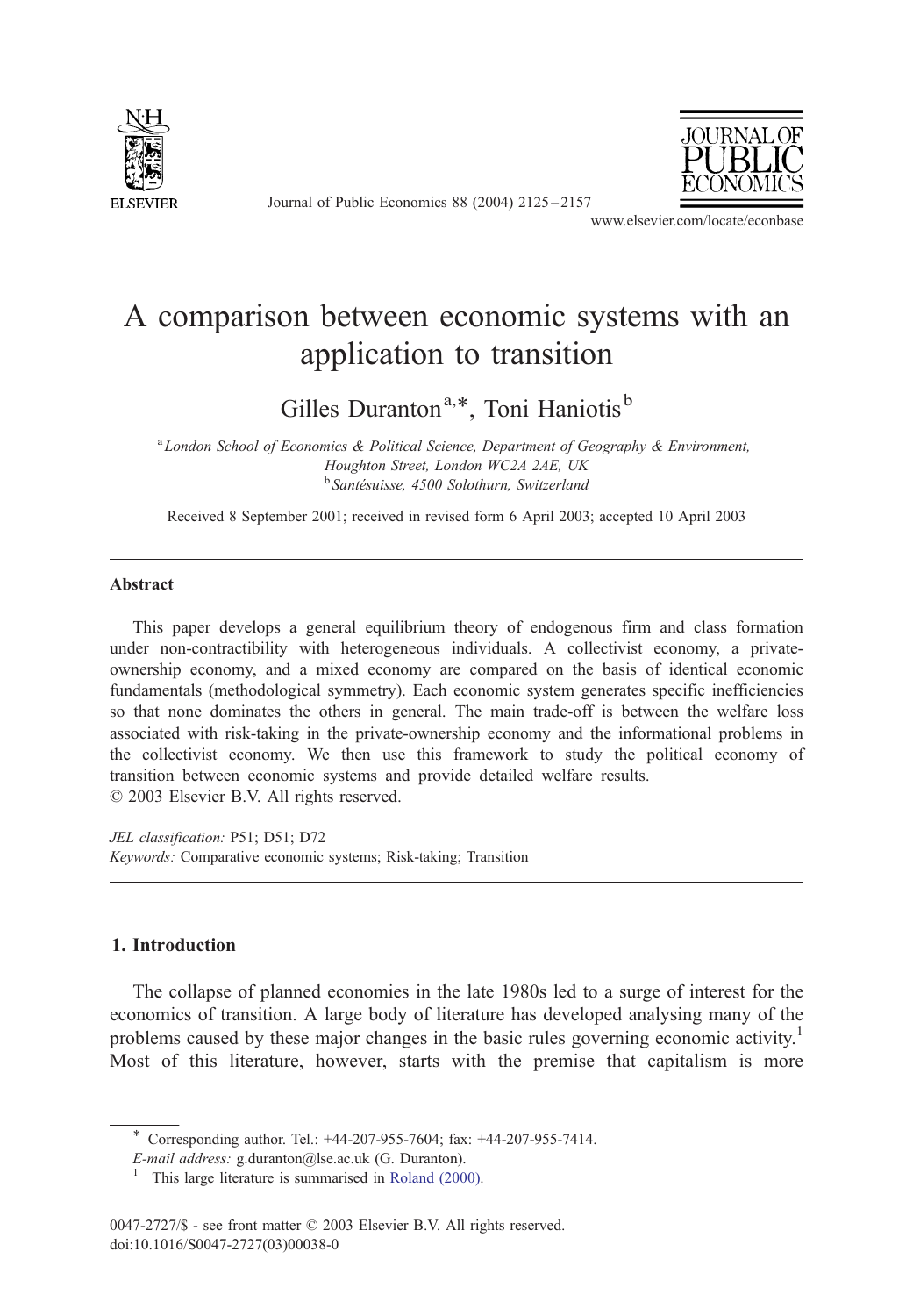productive than socialism. While this is certainly a valid assumption for many short-run policy issues, this does not help us assess the relative merits of capitalism and socialism. Nor does it explain the enduring interest of many for alternatives to capitalism. In this paper, we take a step towards the development of a unified theory of comparative economic systems.

Our approach is guided by the principle that any analysis of comparative economic systems should proceed on the basis of *methodological symmetry* within a general equilibrium framework. By 'methodological symmetry' we understand that economic systems must be compared on the basis of the same fundamentals, i.e. their representations must rely on identical initial conditions regarding individual preferences, endowments, technologies and the information structure.<sup>2</sup> Methodological symmetry is a pre-requisite for isolating the effects of institutional variations on the economy.<sup>3</sup>

As, under methodological symmetry, the differences between socialism and capitalism do not lie in the fundamentals, one has to specify where they lie. We take the approach that the two systems basically differ in: (i) the allocation of property rights, and (ii) the mechanism for the allocation of goods and factors of production. In essence, capitalism is organised around private ownership of the means of production and a decentralised allocation of goods and factors of production, whereas socialism is characterised by public ownership of the means of production and a centralised allocation of goods and factors. More specifically, to compare a prototype capitalist (or, as we will call it here, 'private-ownership') economy with a prototype socialist (or 'collectivist') economy, we develop a static general equilibrium model of endogenous firm creation and class formation.

The fundamentals of the economy which are invariant across systems can be summarised as follows. At stage 1, individuals (of different risk-aversion and managerial talent) must choose between becoming a manager or a worker. At stage 2, each manager sinks her labour endowment to set up a plant. Each plant may be either productive or unproductive, whereby the probability of any plant being productive depends on its manager's talent. Each manager decides whether to learn about her plant's productive status (e.g. by undertaking a market research), or to remain uncertain. At stage 3, workers are allocated across plants. Finally output is produced and distributed. A key

<sup>&</sup>lt;sup>2</sup> Textbooks on comparative economic systems typically use methodologically completely different models of socialism and capitalism; see, e.g. [Gregory and Stuart \(1999\),](#page--1-0) part II. Note that methodological symmetry does not necessarily require individual endowments, technology or the information structure to be identical ex-post, but that any ex-post difference need to be derived endogenously. For example, in the model developed below, the number of production units as well as the information structure vary endogenously across systems. Alternatively, it might be interesting to develop a theory of the comparative evolution of endowments or technologies across

economic systems, such as, e.g. [Qian and Xu \(1998\).](#page--1-0) This, however, is not the issue in this article.<br><sup>3</sup> The comparison of socialism and capitalism under methodological symmetry in general equilibrium goes back to the literature developed around the Lange – Lerner debate in the 1930s (see [Lange, 1936, 1937; Lerner,](#page--1-0) 1936; Knight, 1936, and references therein), but it has not made very much progress in this direction since then, particularly when it comes to general equilibrium modelling. Partial equilibrium analysis of institutional variations has experienced more sustained progress with, among others, [Weitzman \(1974\)](#page--1-0) on optimal planning, [Bolton and Farrell \(1990\)](#page--1-0) on planned vs. decentralised investments, [Dewatripont and Maskin \(1995\)](#page--1-0) on soft budget constraints, or [Hart et al. \(1997\)](#page--1-0) on private vs. public ownership.